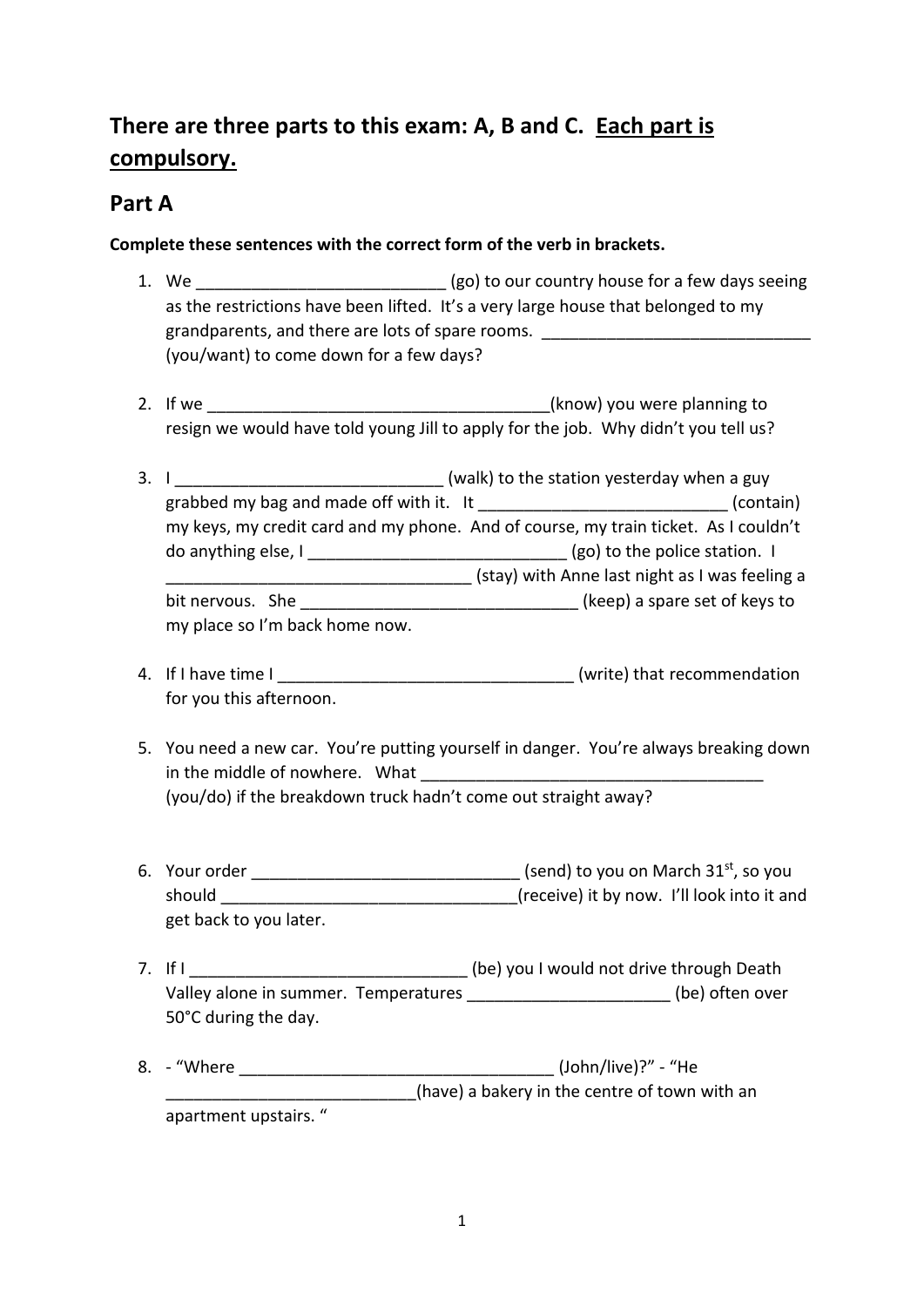|    | 9. Can you help me to finish the report? I ______________________________(work) on<br>it night and day for the past few weeks and I'm nowhere near finished. |            |  |                                                                               |                                                                                       |  |
|----|--------------------------------------------------------------------------------------------------------------------------------------------------------------|------------|--|-------------------------------------------------------------------------------|---------------------------------------------------------------------------------------|--|
|    |                                                                                                                                                              |            |  | 10. What time _________________________________(you /arrive) home last night? |                                                                                       |  |
|    | like that, and to be honest, neither do I.                                                                                                                   |            |  |                                                                               | 11. She _________________________________ (not/understand) why you would do something |  |
|    |                                                                                                                                                              |            |  |                                                                               |                                                                                       |  |
|    | Choose the best option to complete the sentences. (a, b, c or d.) Only one is correct.                                                                       |            |  |                                                                               |                                                                                       |  |
|    | 1. I'm not used _________________ working in such conditions.                                                                                                |            |  |                                                                               |                                                                                       |  |
|    | a) to b) at c) with d) for                                                                                                                                   |            |  |                                                                               |                                                                                       |  |
|    | 2. Let me ________________ the latest report. We can go over it together.                                                                                    |            |  |                                                                               |                                                                                       |  |
|    | a) seeing b) see c) to see d) seen                                                                                                                           |            |  |                                                                               |                                                                                       |  |
|    | 3. I wonder ___________________. It's not like her.<br>not come to work today d) why she not at work today                                                   |            |  |                                                                               | a) why is she not at work day b) why she is not at work today c) why does she         |  |
|    | 4. Would you mind ____________ in at little earlier tomorrow?                                                                                                |            |  |                                                                               |                                                                                       |  |
|    | a) come and a series and a series of the series of the series of the series of the series of the series of the                                               |            |  | b) to come c) coming d) will come                                             |                                                                                       |  |
| 5. | staff are exhausted.                                                                                                                                         |            |  |                                                                               | Never _____________________ such a disaster. The hospitals are overwhelmed, and the   |  |
|    | a) have they seen                                                                                                                                            |            |  | b) they have seen c) they saw d) do they see                                  |                                                                                       |  |
|    | 6. We have to move the meeting to the staff restaurant because the conference<br>$room$ ______________.                                                      |            |  |                                                                               |                                                                                       |  |
|    | a) is painting b) has painted c) is being painted<br>d) has been painting                                                                                    |            |  |                                                                               |                                                                                       |  |
|    | 7. Why not until we have more data? There's no rush.                                                                                                         |            |  |                                                                               |                                                                                       |  |
|    | a) waiting                                                                                                                                                   | b) to wait |  | c) wait d) have waited                                                        |                                                                                       |  |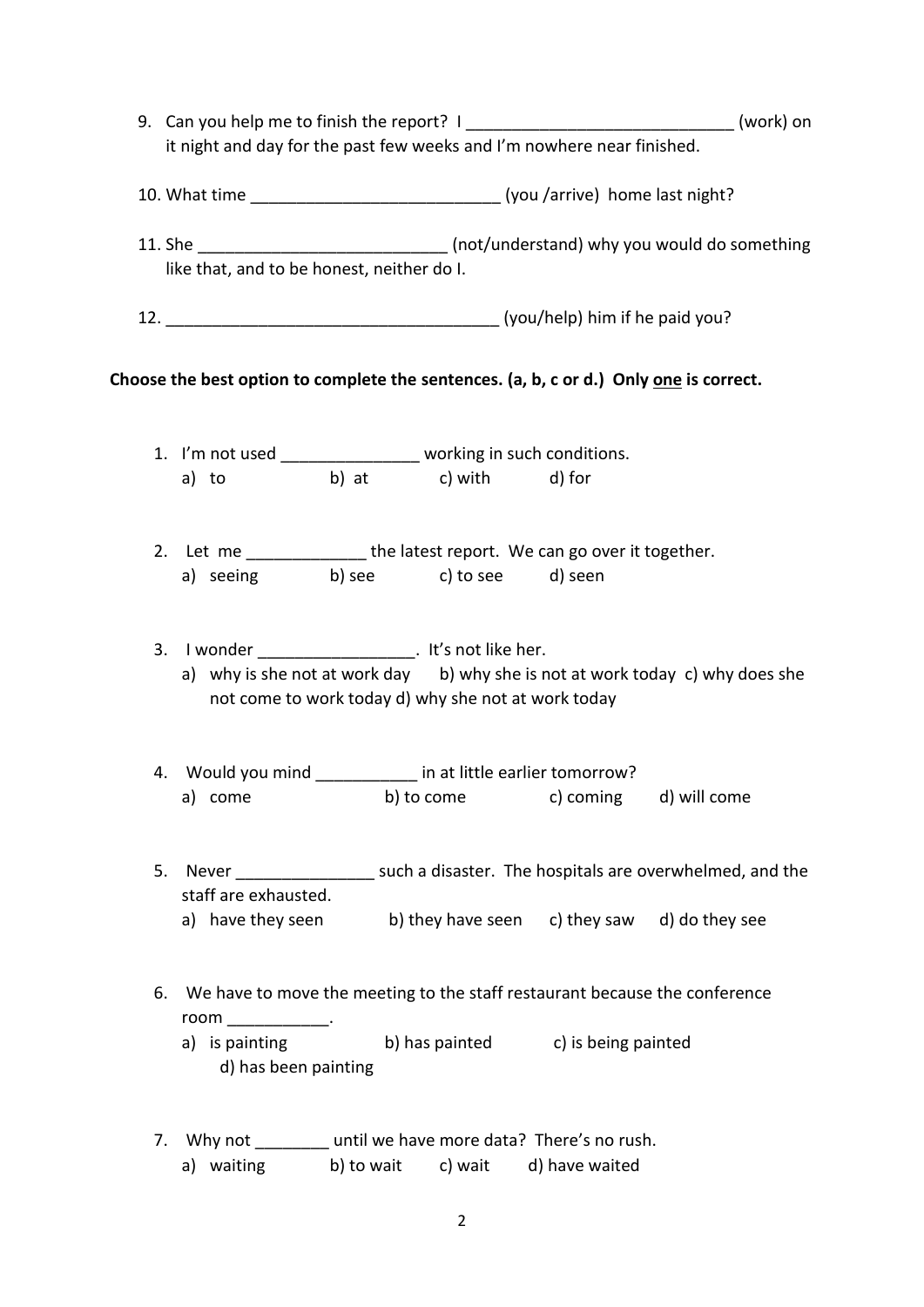- 8. The turnout for the election was surprisingly low, so they needed people to oversee operations than anticipated. a) less b) few c) fewer d) much
- 9. Let's stop here \_\_\_\_\_\_\_\_\_\_\_\_ some champagne for Sylvie. It's her birthday today and I completely forgot to buy her a present.
	- a) get b) getting c) to get d) got
- 10. You \_\_\_\_\_\_\_\_\_\_\_\_ delighted when you won the bravery award. They only award one medal every year, so it's truly something to be very proud of. Bravo.
	- a) can be b) must have been c) was supposed to be
	- d) must have had

## **Part B - Translate the following text into French.**

### **70 per cent of people live in countries without sustainable resources**

*26 April 2021 New Scientist*

#### *By [Karina Shah](https://www.newscientist.com/author/karina-shah/)*

Nearly three-quarters of people live in countries without enough natural resources to live sustainably – and without enough money to buy them from elsewhere.

[Biocapacity](https://www.newscientist.com/article/mg23931892-100-earth-overshoot-day-what-to-make-of-this-moment-of-reckoning/) is the ability of an ecosystem to regenerate the resources that people use. It compares the rate at which we use our natural resources against our ability to replace them and absorb our waste materials.

To maintain its population, a country needs either enough resources to match its people's [ecological footprint](https://www.newscientist.com/article/mg22029445-000-admit-it-we-cant-measure-our-ecological-footprint/) and maintain a biocapacity surplus, or it needs enough money to buy the necessary biocapacity from elsewhere to make up any shortfall.

Mathis Wackernagel at Global Footprint Network in California and his colleagues looked at the biocapacity of every nation for the years between 1980 and 2017, examining whether they had a deficit or surplus of resources. Then they compared these with each country's GDP per capita – the sum of all monetary transactions in an economy split between the nation's population – to estimate average income.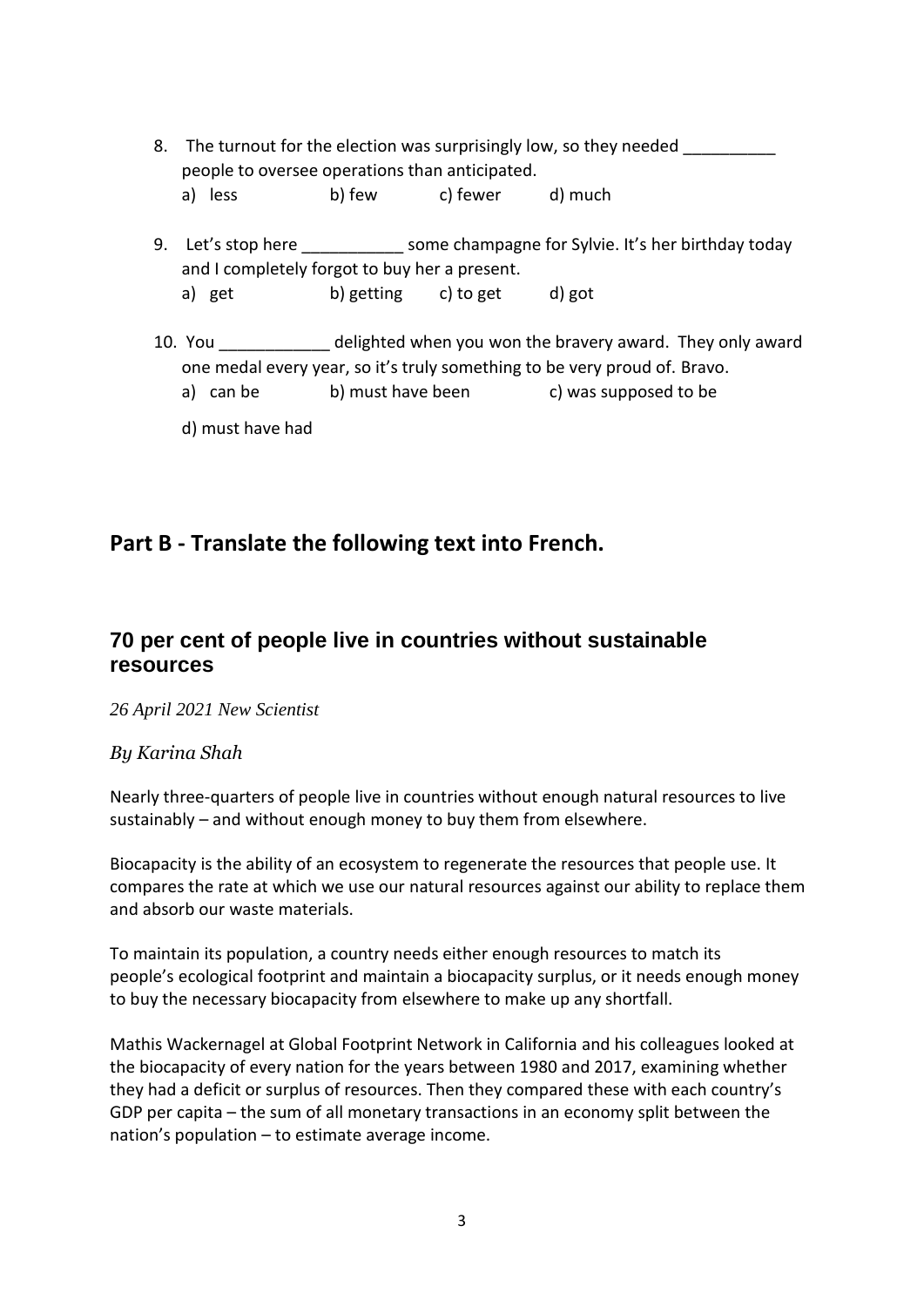In 2017, 72 per cent of the global population lived in countries with a biocapacity deficit and below-average income. This means 5.4 billion people couldn't sustainably get the ecological resources they need and were unable to buy them from other nations.

"If you have less than average income, you cannot bid as strongly on foreign markets for things as much as other countries," says Wackernagel.

The researchers ran this calculation for every year from 1980 to 2017. The situation as it stood in 1980 suggests that in that year, 57 per cent of the world's population lived in belowaverage-income countries with a biocapacity deficit.

The research also revealed, perhaps unsurprisingly, that nations with higher incomes were able to function with a much more severe local biocapacity deficit because of their ability to buy biocapacity from elsewhere. The strength of a country's economy determines how many resources it is able to buy and use, says Wackernagel.

There are some nations where average income is high and where there is a biocapacity surplus, including Sweden, Canada and Finland. There are also wealthy countries that are in severe biocapacity deficit, such as France, Germany and Japan.

Although 2017 was the most recent year for which information was available to make the calculation, there were [some changes to the climate impact in 2020 because of the covid-19](https://www.newscientist.com/article/mg24833040-900-how-the-coronavirus-has-impacted-climate-change-for-good-and-bad/)  [pandemic.](https://www.newscientist.com/article/mg24833040-900-how-the-coronavirus-has-impacted-climate-change-for-good-and-bad/) Preliminary findings show that the demand on biological resources for all people combined exceeded the amount that Earth's ecosystems produce by 56 per cent in early 2020.

"But it looks like demand for resources is back up to similar levels as before the covid-19 pandemic," says Wackernagel; in 2017, global demand exceeded Earth's resources by 73 per cent.

Journal reference: *Nature Sustainability*, DOI: [10.1038/s41893-021-00708-4](https://doi.org/10.1038/s41893-021-00708-4)

# **Part C - Translate the following text into English.**

**Comment les algorithmes sont devenus sexistes**

*Christine Mateus – Le Parisien 1 mai 2021*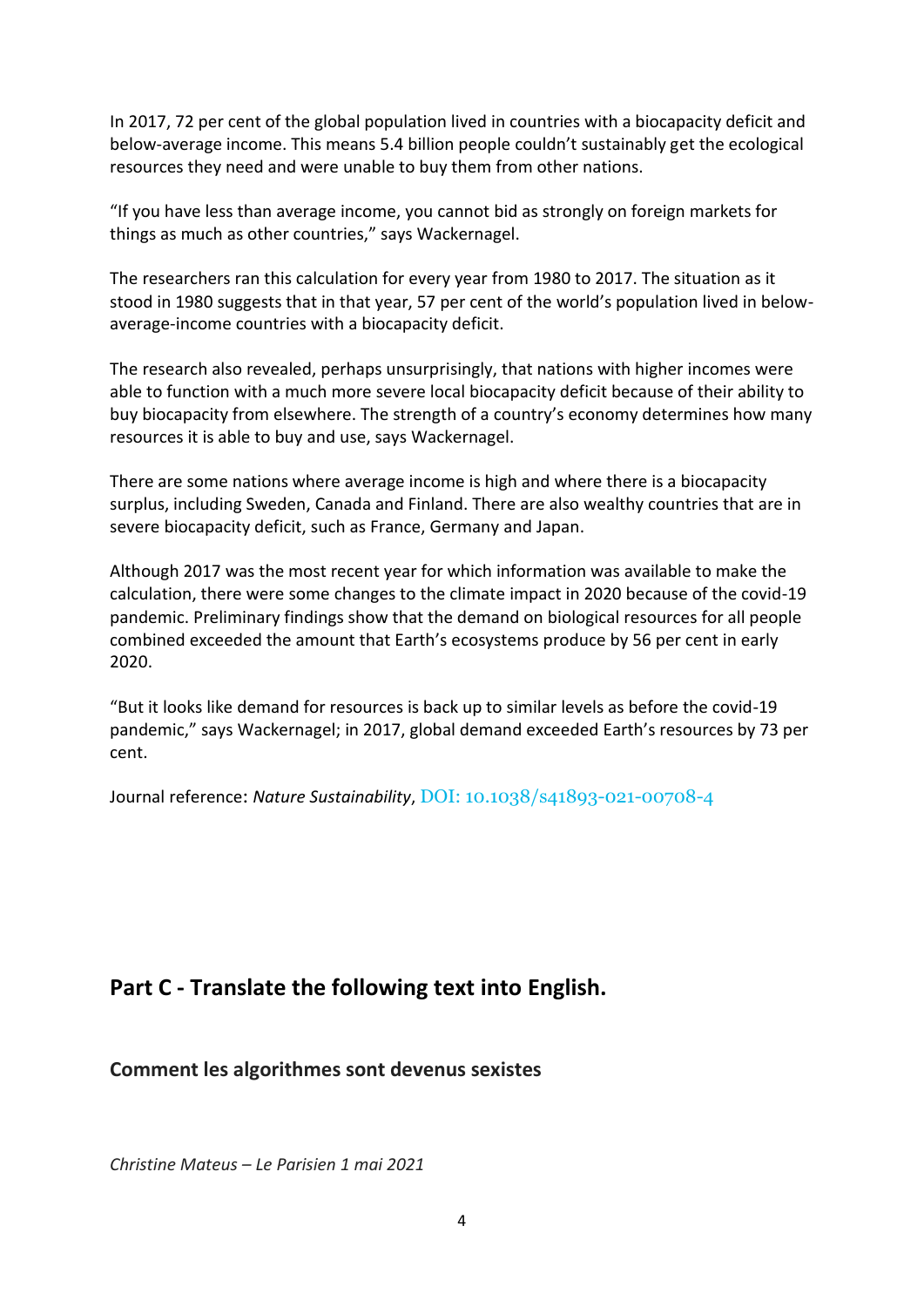Les algorithmes sont loin d'être neutres, ne serait-ce que parce qu'ils sont programmés par des humains qui leur transmettent leurs biais parfois sexistes. Un problème qui ne vient pas de la technologie en elle-même, mais de la manière dont elle est conçue. [ **…** ]Il est difficile d'imaginer faire une simple recherche sur Internet sans ces processus et formules informatiques que sont les algorithmes. Une requête ? Ils vous proposent les résultats qui leur semblent les plus pertinents, à partir d'une masse de données définies. Mais « sous le capot » de ces instruments : des humains dont la perception de la société peut être biaisée. Pas n'importe quels humains. Selon l'Unesco, [78 % des professionnels de l'in](https://www.leparisien.fr/sentinelles/femmes-dans-la-tech-comment-elles-sont-passees-du-statut-de-pionnieres-a-celui-dinvisibles-17-02-2021-VYKUVKVQMZAPZAJECCCQ3ZV34Y.php)telligence [artificielle \(IA\) à travers le monde sont des hommes.](https://www.leparisien.fr/sentinelles/femmes-dans-la-tech-comment-elles-sont-passees-du-statut-de-pionnieres-a-celui-dinvisibles-17-02-2021-VYKUVKVQMZAPZAJECCCQ3ZV34Y.php)

#### **La reconnaissance faciale préfère les hommes blancs**

« Il aurait fallu être très naïf et très naïve pour penser que les algorithmes allaient être neutres parce que c'est nous qui les programmons, et ce *nous* n'est pas très inclusif ». Ces mots d'Isabelle Collet, informaticienne et enseignante-chercheuse à l'Université de Genève (Suisse) en sciences de l'éducation. [ **…** ]

« Nous avons un monde numérique qui est conçu, paramétré, imaginé, maintenu et défini par des hommes blancs, en général hétérosexuels, issus des classes socioprofessionnelles supérieures et, en général, américains. Alors, il aurait été extraordinaire, quand bien même il n'y aurait aucune volonté de la part des développeurs d'exclure une partie de la population, que ces algorithmes puissent concerner tous et toutes », tranche l'experte.

Les algorithmes d'intelligence artificielle font ce qu'on leur demande, ce pour quoi ils sont programmés. Ils sont donc à l'image de la société et pourvus des mêmes biais, basés sur des [stéréotypes de genre](https://www.leparisien.fr/sentinelles/combattre-les-stereotypes-de-genre-des-8-ans-le-pari-de-cette-classe-de-ce2-11-02-2021-MROKHLBTRRDHBKUKWRWWI7WI7I.php) et même racistes. Ainsi, les personnes racisées et les femmes sont moins bien prises en compte par les programmes de reconnaissance faciale contrairement aux hommes blancs. Pourquoi ? D'une part, parce qu'ils sont beaucoup plus représentés

5